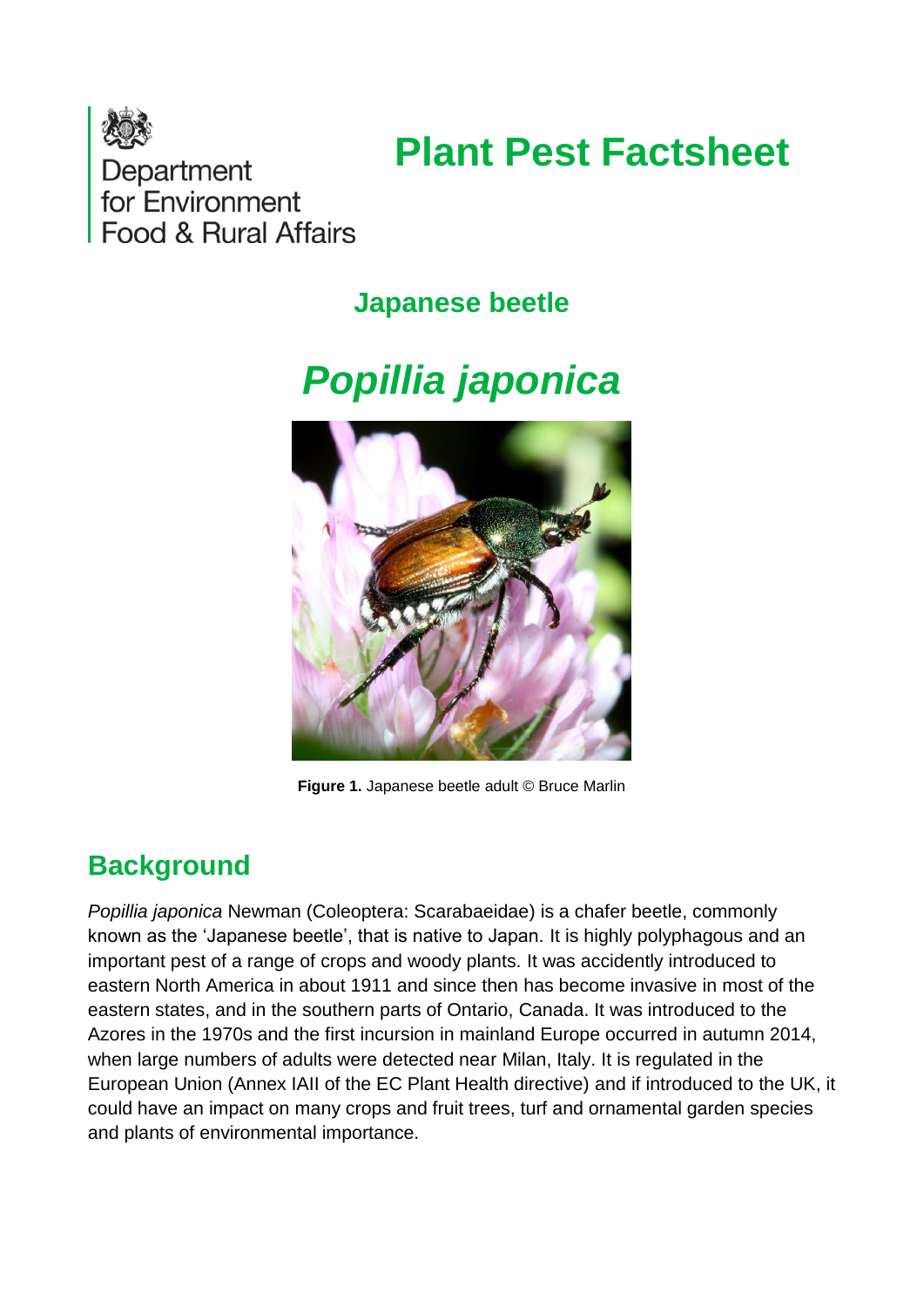

**Figure 2.** *Popillia japonica* adult; arrows indicate the diagnostic white setal tufts; black scale bar  $=$ 10 mm © Lawrence Barringer, Pennsylvania Department of Agriculture



**Figure 3.** *Popillia japonica* larva © [http://entoweb.okstate.edu](http://entoweb.okstate.edu/)



**Figure 4.** Skeletisation of Vaccicium foliage by Japanese beetle adults © [Jerry A. Payne, USDA](http://www.insectimages.org/browse/detail.cfm?imgnum=1227047#collapseseven)  [Agricultural Research Service, Bugwood.org](http://www.insectimages.org/browse/detail.cfm?imgnum=1227047#collapseseven)



**Figure 6.** Defoliation caused by Japanese beetle adult *©* [Steven Katovich, USDA Forest](http://www.insectimages.org/browse/detail.cfm?imgnum=5443546#collapseseven)  [Service, Bugwood.org](http://www.insectimages.org/browse/detail.cfm?imgnum=5443546#collapseseven) 



**Figure 5.** Group of Japanese beetles © D. G. E. Robertson



**Figure 7.** Grass turf damaged by Japanese beetle larvae © M.G. Klein, USDA Agricultural Research Service, Bugwood.org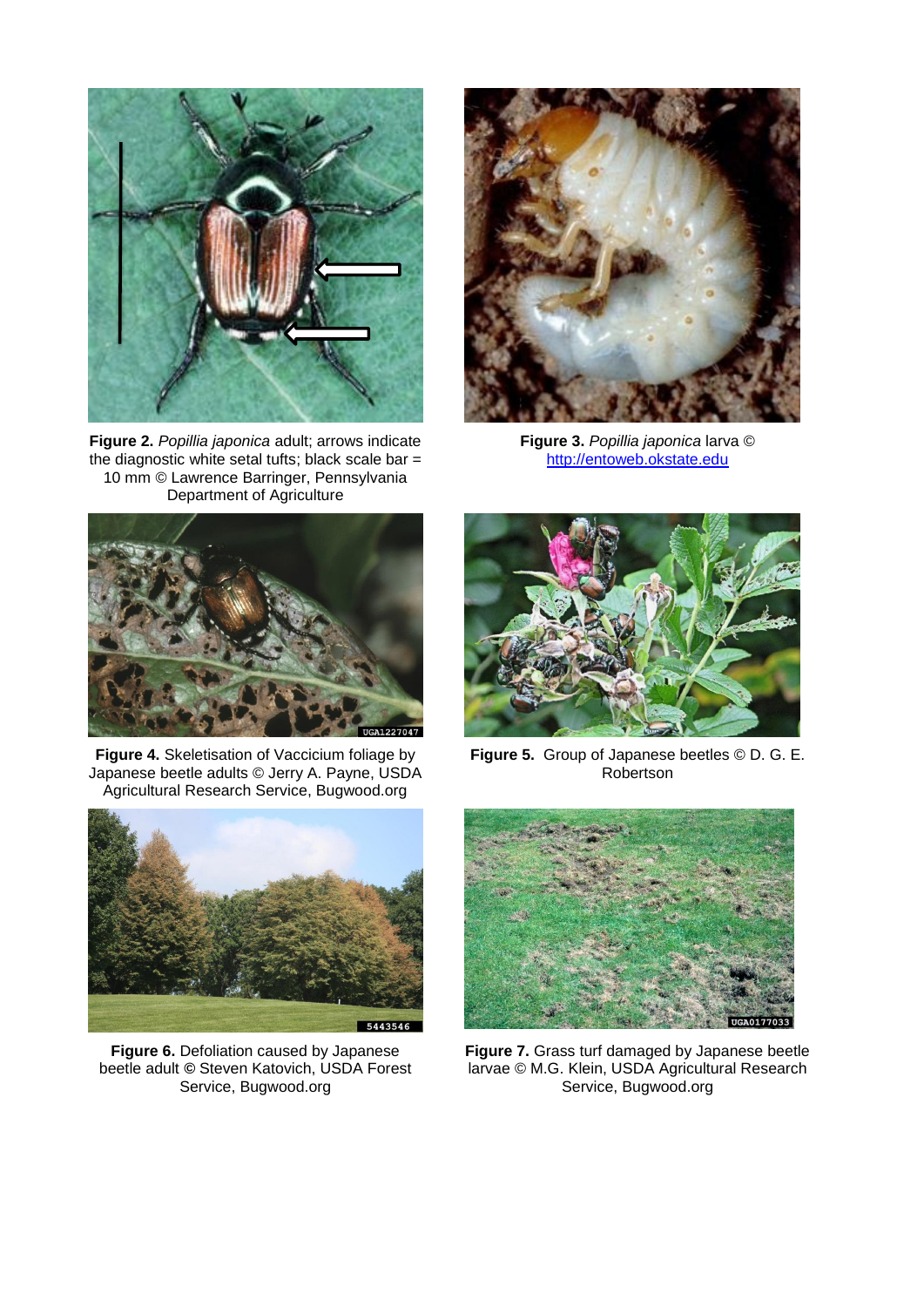# **Geographical Distribution**

Japanese beetle is native to Japan, and has been introduced to the neighbouring Kunashir Island (Russia), and the USA, Canada and Italy. The status of records from northern China is unclear, and at least some of these also appear to refer to a related species *Popillia quadriguttata*.

# **Host Plants**

Adult Japanese beetles are highly polyphagous, with over 300 hosts in 79 plant families reported in the USA. While they are best known as defoliators, adults will also feed on fruit. Only a few of the recorded hosts are listed below, selected on the basis of those favoured by the beetle, and of importance to the UK. Tree hosts include *Acer* (maples), *Betula*  (birch), *Fagus* (beech), *Larix decidua* (larch), *Malus* (apples), *Populus* (poplars), *Prunus*  (stone fruit), *Quercus* (oak), *Tilia* (limes) and *Ulmus* (elms). Shrubs and bushes commonly attacked include *Althaea rosea* (hollyhock), *Rhododendron*, *Rosa* (roses), *Rubus idaeus*  (raspberry), *Vaccinium* (blueberry), *Viburnum* and *Vitis* (grapevine). Other hosts of economic importance to the UK include *Asparagus officinalis, Fragaria* (strawberry), *Trifolium* (clover) and *Zea mays* (maize).



Figure 8. Chafer beetles that may be confused with Japanese beetle in Britain. Japanese beetle (left), Cock chafer, rose chafer, summer chafer, garden chafer, Welsh chafer and brown chafer adults © Crown copyright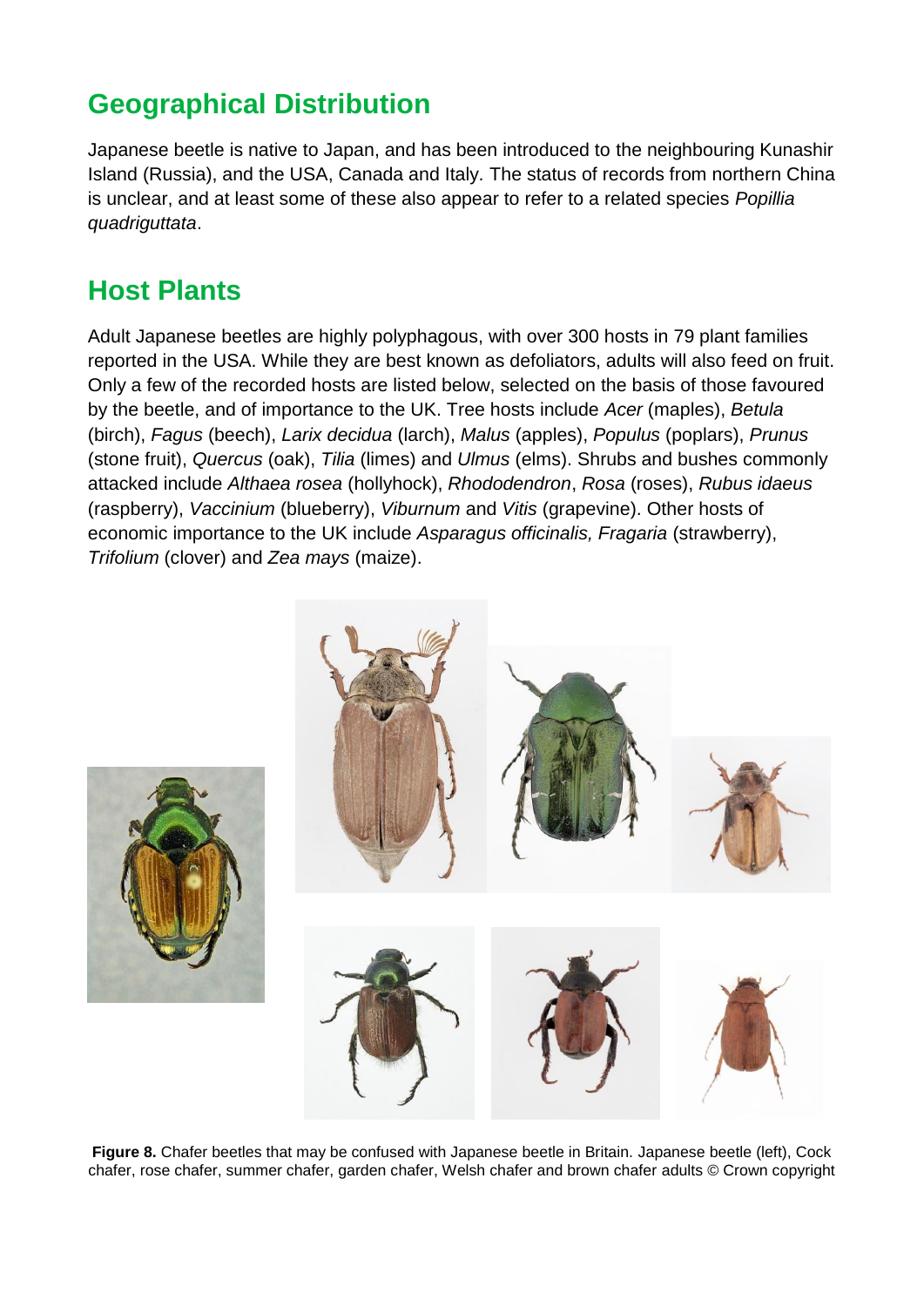Larval food plants are less well documented, mainly because the larvae live and develop underground, feeding on roots, and are thus more difficult to study. The larvae have limited mobility and their food source is mostly determined by where the female beetle oviposited. Females usually lay eggs near the plant upon which they are feeding, though beetles feeding on trees and shrubs usually lay eggs in nearby grass. Larval damage is usually associated with turf and pasture.

## **Description**

Japanese beetle adults are brightly coloured with a metallic green thorax and head and coppery bronze wing cases (elytra), oval in shape, and vary from 8 to 11 mm in length, and 5 to 7 mm in width (Figs 1 & 2). The female is typically larger than the male. Along each lateral side of the wing cases are five tufts of white setae present and two dorsal spots of white setae on the last abdominal segment (pygidium). In Britain, there are several chafers which superficially resemble Japanese beetle (Fig. 8), such as brown chafer (*Serica brunnea*), cock chafer (*Melolontha melolontha*), garden chafer (*Phyllopertha horticola*), summer chafer (*Amphimallon solstitiale*), rose chafer (*Cetonia aurata*) and Welsh chafer (*Hoplia philanthus*). Japanese beetle may be distinguished from all other chafers present in Britain (and Europe) by the presence of the white setal spots along the sides of the abdomen and on the pygidium (indicated by the white arrows in Fig. 2), which are absent on the other species. Garden chafer is most similar in appearance to Japanese beetle as it may have a metallic green thorax and whitish hairs along the sides of the abdomen but they do not form distinct setal spots and are absent from the pygidium.

Newly deposited eggs are variable in size and shape: they may be round, elliptical or nearly cylindrical, with a length of about 1.5 mm. Colour may range from translucent to creamy white and the external surface is marked with hexagonal areas. The larvae are usually easily recognised by their C-shape form and well developed legs and head capsule (Fig. 3). The soft body is curved downwards so that the dorsal surface forms outside of the curve. The spiracles (breathing holes) are surrounded by a sclerotised C-shaped or kidney-shaped ring. The pupae are 14 mm in length and 7 mm wide, and resemble the adult, but wings, legs and antennae are held close to the body and are functionless. The colour changes from a cream colour to tan and eventually the metallic green observed in the adult.

# **Biology**

In southern parts of the USA Japanese beetles have one generation per year and grubs spend about 10 months under the soil surface. However, in more northerly or mountainous locations, where temperatures are lower, the life cycle can take two years to complete. Adults emerge from turf grass in late June and immediately begin to feed on low-lying plants such as roses and shrubs. Adults eventually move up on tree foliage to feed and mate. Mated females move back to turf grass to lay egg masses in soil cavities. Females prefer to lay eggs in healthy, vigorous turf grass and will avoid stressed lawns. Most eggs are laid between mid-July and early September. The eggs hatch into small grubs that feed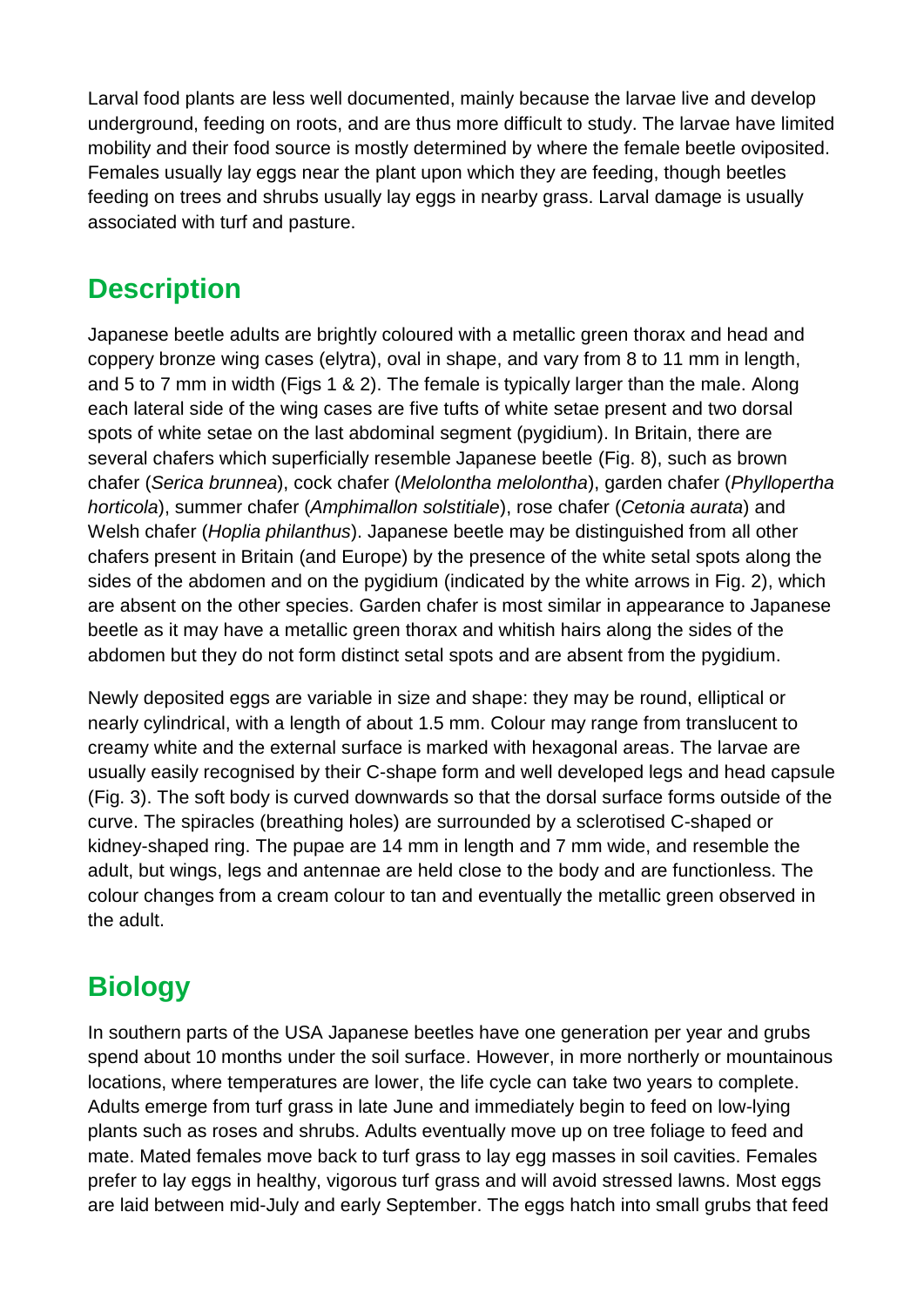on roots underground until late September when the temperature cools. The almost fullygrown grubs burrow 4–8 inches down in the soil and remain inactive all winter. In the early spring, grubs become active again and feed until turning into resting pupae. The pupae hatch into adults and emerge from the soil. In cooler climates the life cycle is extended over two years.

# **Dispersal and Detection**

Adult beetles are active and frequently move within and between plants. They can fly and marked beetles have been found up to 2.75 miles away from their original point of capture; beetles have also been detected on boats over 5 miles out at sea. However, warm temperatures are required for the beetles to take flight with an optimum temperature range of 29–35°C. The adults and larvae can be moved in plant trade and the adults can hitchhike on non-host commodities or vehicles. The larvae are highly cryptic (living in the soil) and could easily be accidently moved with rooted plants.

The adult beetles (Figs 1-2) can be easily detected in the field by visual examination of plant foliage. The adults are often gregarious (Fig. 5). The larvae may be detected by visual examination of roots. Traps containing food-type lures and/or sex attractants have been widely used in the USA to monitor populations and could be useful in warehouses with imported plant material.

The adult beetles skeletonize the leaves by chewing out the tissue between the veins and leaving a vein skeleton (Fig. 4). Leaves may turn brown and fall (Fig. 6). The beetle can cause significant defoliation and may also damage flowers. The larvae simply cause feeding damage to the roots of host plants (Fig. 7), and the symptoms caused are not specific.

# **Economic Impact**

*Popillia japonica* is a major pest in parts of North America, though impacts in Japan are usually less severe. Crops significantly damaged include maize, soybean and pasture. Adults damage a very wide range of plants, causing defoliation on apple, birch, lime and rose. Impacts on pasture and other grassed areas such as golf courses and lawns are due to larval feeding on the roots. Summer temperatures in the UK are lower than those in many parts of the beetle's current range, and this would be expected to limit the amount of defoliation caused by the adults. Larvae are expected to have a predominantly 2-year lifecycle in the UK. This would mean the population build-up would be slower and hence damaging numbers may only occur in the warmest years. Due to the wide host range, many crops and fruit trees, turf and ornamental garden species and plants of environmental importance to the UK could potentially be affected, though impacts in North America do seem to be largely social and economic, rather than environmental.

Chafer larvae in Britain often cause significant indirect damage to lawns and turf as they attract badgers and foxes which dig up the grass to find the larvae to eat.